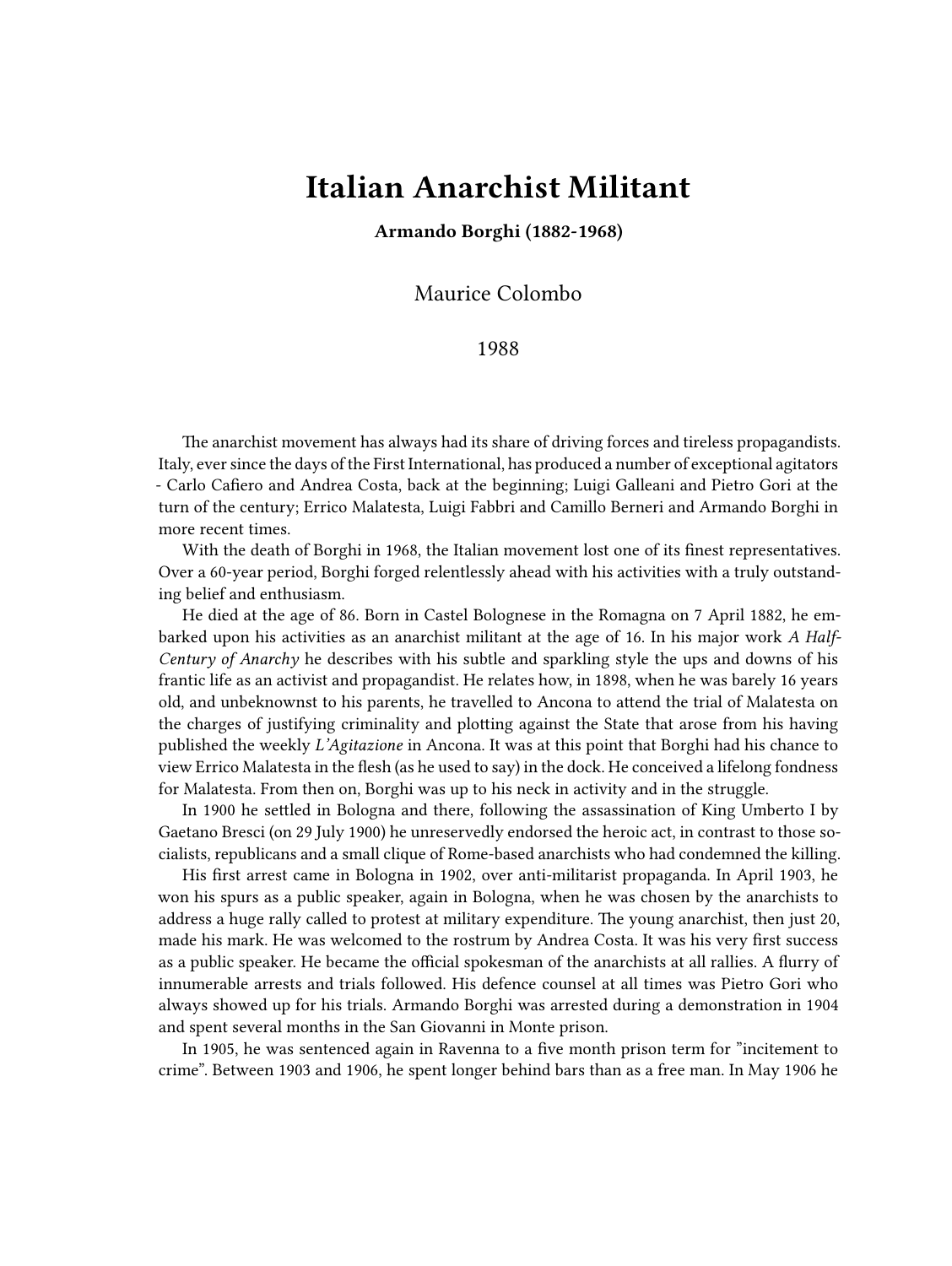had barely come out of prison when he was commissioned in Ravenna as editor of *L'Aurora*, an anarchist weekly, taking over from Domenico Zavaterro. It was from the columns of *L'Aurora* that he severely upbraided anarchist individualism. It was from the same platform on 9 July 1906 that Borghi marked Gaetano Bresci's assassination. He was indicted over this vibrant article which earned the author as well as the managing editor a year behind bars.

Borghi saw imprisonment again in Ravenna and then in Piacenza. He was freed early in July 1907. It was at this point that he agreed to take up a post as trade union agitator. He was invited to join the secretariat of the Bologna and District Construction Union. However, he was not converted either to trade unionism or to anarcho-syndicalism but remained comprehensively and full-bloodedly anarchist. But he found it useful to mix with the workers in order to fight for their emancipation. The Bologna Construction Union was not affiliated to the CGL (General Confederation of Labour), but belonged, as did many another organisation, to the National Direct Action Committee.

Borghi stayed in Bologna as secretary of the Construction Union for over three years and, along with Giuseppe Sartini, represented the old Chamber of Labour which was independent of the CGL. But even then he did not neglect anarchist propaganda. When, on 13 October 1911, trooper Augusto Masetti fired a gunshot in the parade ground of the Cialdini barracks in Bologna at his colonel by way of a protest at the war in Libya while shouting out 'Down with the war! Long live Anarchy!', Armando Borghi and Maria Rygier immediately composed a special edition of *L'Agitatore* welcoming the action of the rebel soldier.

Borghi's article was entitled "Anarchist revolts shines through the violence of war". The newspaper was impounded and a round-up of anarchists began. Maria Rygier was the first to be arrested. Borghi got away by the skin of his teeth and fled to Paris.

He stayed abroad until the end of December 1912, involving himself in active anti-militarist propaganda, giving lectures in France and Switzerland. After the Italian government offered an amnesty to mark the conclusion of a peace treaty with Turkey, he returned to Italy. In the autumn of 1912, the Italian Syndicalist Union (USI) had been launched in Italy. It ought to be noted that Borghi, in exile in France at the time, had no hand in the launching of the USI but affiliated to it in his capacity as organiser for the labour unions independent of the CGL.

Which brings us to the "Red Week". A national campaign committee had promised protest rallies all across Italy in protest against militarism, the disciplinary battalions and to press for the release of Augusto Masetti. These were scheduled for the first Sunday in June.

Following a rally in Ancona - addressed by Malatesta - there were clashes between the crowd and the police and three young demonstrators were killed. A general strike was called in all of the big cities in Italy. In the Marches and in the Romagna region, the strike took the form of out and out insurrection. Betrayal by the leaders of the CGL prevented the revolutionary uprising from scoring the success it deserved. The government backlash soon gained the upper hand. Malatesta managed to evade arrest and fled to London. On 7 June Borghi was speaking in Florence. The moment he heard of the deaths of the three young people in Ancona he made for the Romagna to do his bit in the uprising. To his great surprise, on this occasion he was not arrested.

In August 1914, the Great War erupted. In keeping with his basic anarchist principles, Borghi immediately declared his opposition to the war.

De Ambris, Corridoni and Masotti and other USI leaders hoped to 'convert' the USI-affiliated unions to the interventionist cause. They called a general congress of the USI in Parma in September 1914. Borghi steadfastly argued the need for the USI to come out against the war. The USI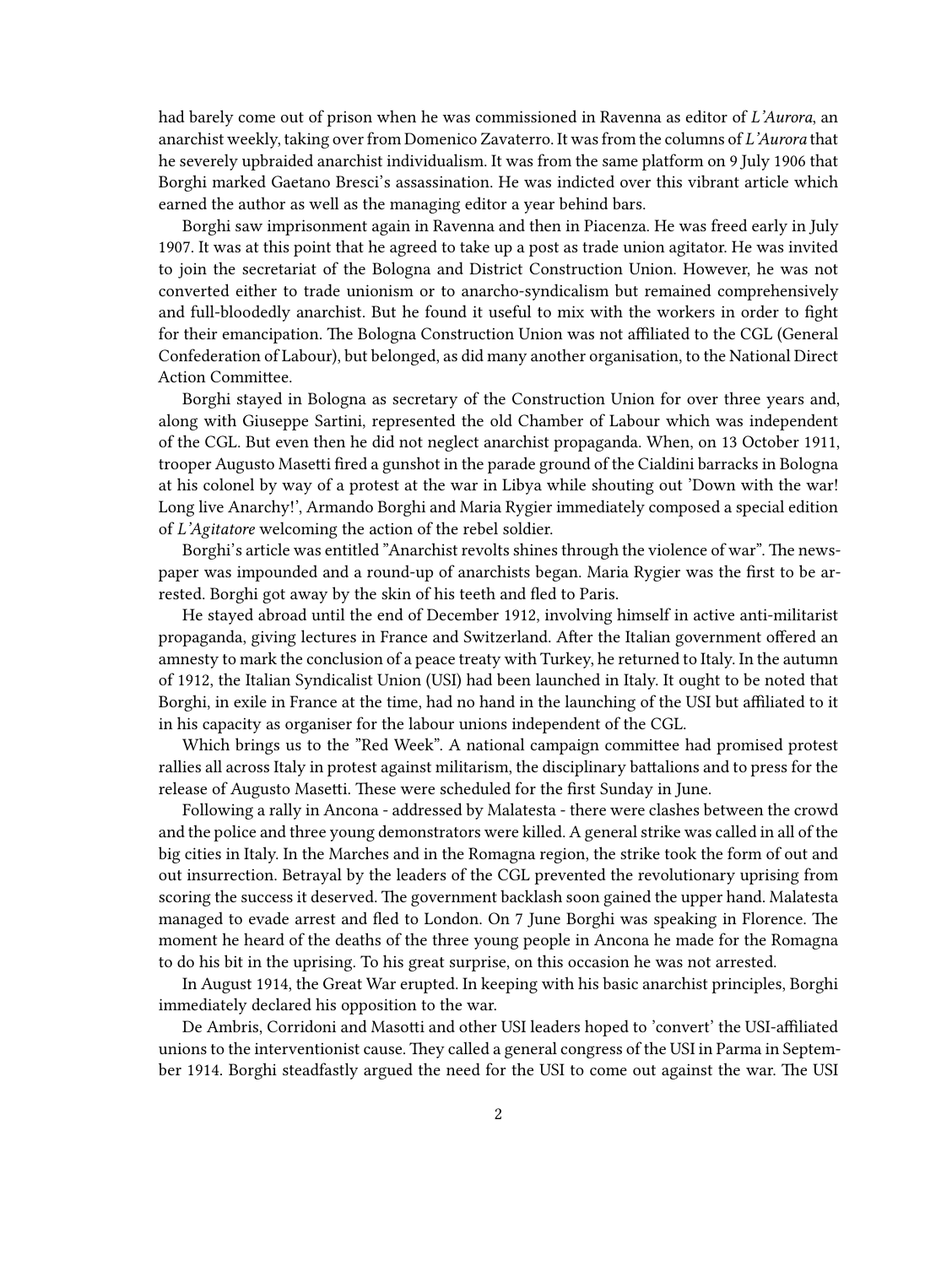branches endorsed Borghi's resolution by an overwhelming majority. Borghi took up the secretaryship of the Italian Syndicalist Union. The USI relocated its headquarters to Bologna and thereafter Armando Borghi's time was entirely consumed by anti-war propaganda. But not for long - because after May 1915 - when Italy entered the war - he was interned in Impruneta, a small town near Florence and later in Isernia in the Abruzzi.

When the war ended in November 1918, Borghi resumed his activities as USI secretary and director of the weekly *Guerra di Classe*. Ever by his side as a priceless collaborator and beloved spouse was Virgilia D'Andrea. Very active during the cost of living campaigns in July 1919, Borghi was an active, zealous agitator, not merely in his trade union organiser capacity but also, indeed primarily, as a fervent anarchist.

In late December 1919, Errico Malatesta returned to Italy and in Milan he ran the daily newspaper *Umanita Nova*. Borghi and Malatesta were on the same wavelength and their respective propaganda drives brought the Italian people to crucial revolutionary accomplishments such as the factory occupations in August-September 1920.

Armando Borghi was not in Italy at that time. In May 1920, he had left for Russia at the invitation of the Bolshevik leadership, keen to talk with a representative of the USI and, if at all possible, with its secretary. It was a particularly adventurous trip, as detailed in *A Half-Century of Anarchy*. In Moscow Borghi had an audience in the Kremlin with Lenin. Lenin asked him if he were opposed to centralism and Borghi replied: "You have that right. How could any anarchist be in favour of centralism?" To which Lenin retorted: "Freedom ought not to be the death of the revolution." Borghi countered with: "In the absence of freedom, the revolution would be a horror." Their conversation proceeded quietly.

Learning of the factory occupations back home, Borghi scurried homewards. This second journey brought him to Milan by 20 September, by which time the reformist trade union organisations had ordered the factories to back down on 17 September. There was nothing that he could do by then, but he declined an invitation from the government that he join, as representative of the USI, a commission drafting a law on workers' control. Meanwhile, the government was cracking down heavily again.

In October, Borghi, Malatesta and other anarchists were rounded up on no particular charges. In the San Villore prison in Milan, on 14 March 1921, Malatesta, Borghi and Quaglino launched a hunger strike to force the court authorities to set a trial date. After nine months in prison on remand, by late July 1921, they were brought for trial to the Assizes in Milan. All of those charged were freed. Malatesta and Borghi had offered a zealous defence of themselves.

Fascism was now in the ascendant and the lives of antifascist militants were in the balance. Borghi and Virgilia D'Andrea were continually receiving death threats.

Armando Borghi fought against the fascists by promoting the "Labour Alliance" in an attempt to erect an obstacle in the path of the fascist victory. But after the March on Rome in October 1922, all attempts to fight fascism were in vain. Along with Virgilia D'Andrea, Borghi had to leave Italy in 1923 and they went into exile, first in Berlin and then in Paris.

In France he carried on his fight against fascism. He penned his first volume of memoirs *Italy Between Two Crises*. It was published in Paris in July 1924. In October 1926, Borghi left France for the United States. He arrived to find the campaign for Sacco and Vanzetti at its height. At the invitation of their support committee, he gave many talks and appeared at meetings. But even in the States he could not escape arrest and trial and was often released only on payment of huge bail bonds. An active contributor to *L'Adunata dei Refrattari* he often signed his articles with a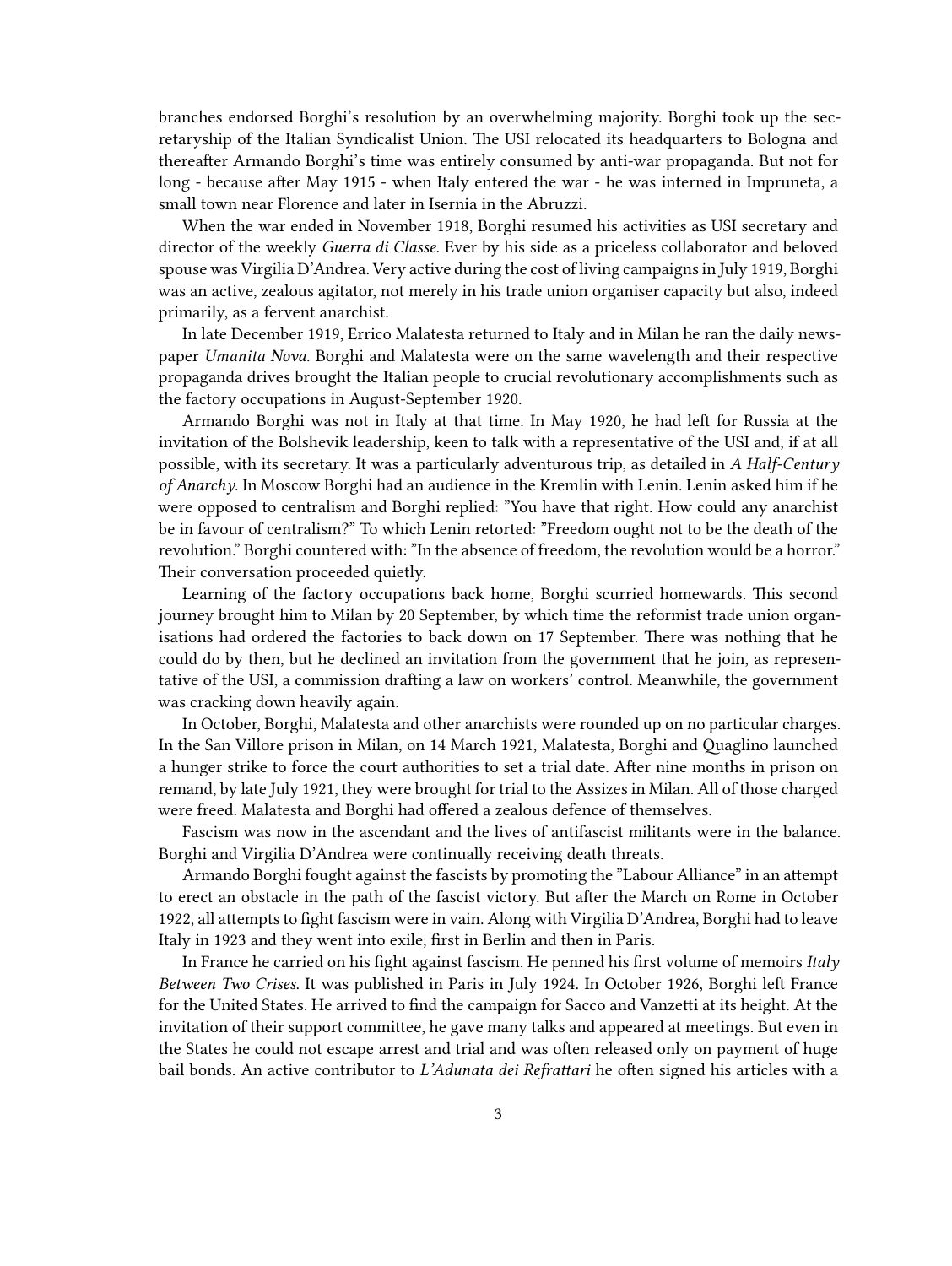pseudonym, with the police forever on his trail. Virgilia D'Andrea was always at his side. She was an active propagandist and a fine public speaker. But on 12 May 1933 she died while still quite young.

In the United States, Borghi struck up friendships with Gaetano Salvemini and Arturo Toscanini and his son, Walter. After the downfall of fascism he returned to Italy, landing in Naples in October 1945. Immediately embarking upon a frantic lecture tour.

In 1946, he visited all the major cities of Italy - Rome, Bologna, Ancona, Milan, Carrara, etc. In December that year his car crashed into a lorry. He came away with serious head wounds and some broken ribs but his travelling companions emerged unscathed. He spent a long time in hospital in Ravenna, followed by a lengthy convalescence. He stayed in Italy until March 1948, involving himself in active propaganda and affording his comrades the benefit of his long experience and his thorough knowledge of the many issues confronting the anarchist movement. Then he felt the urge to return to the United States, weary from his frantic, restless lifestyle in Italy. He stayed in the USA until 1953 returning to Italy that year and he was in perfect health when he took part in the March 1953 congress of the Italian Anarchist Federation (FAI) in Civitavecchia.

Once again, Armando was the centre of the Italian anarchist movement which was experiencing a promising revival. He settled in Rome, assisting Gigi Damiani and Umberto Consiglio in bringing out *Umanita Nova*. He stayed in Italy after that and his activities were genuinely beneficial to the movement. For twelve years up until October 1965, the presence of Armando Borghi in *Umanita Nova* in the shape of his lively, vivacious articles, left an indelible mark. He died on 21 April 1968.